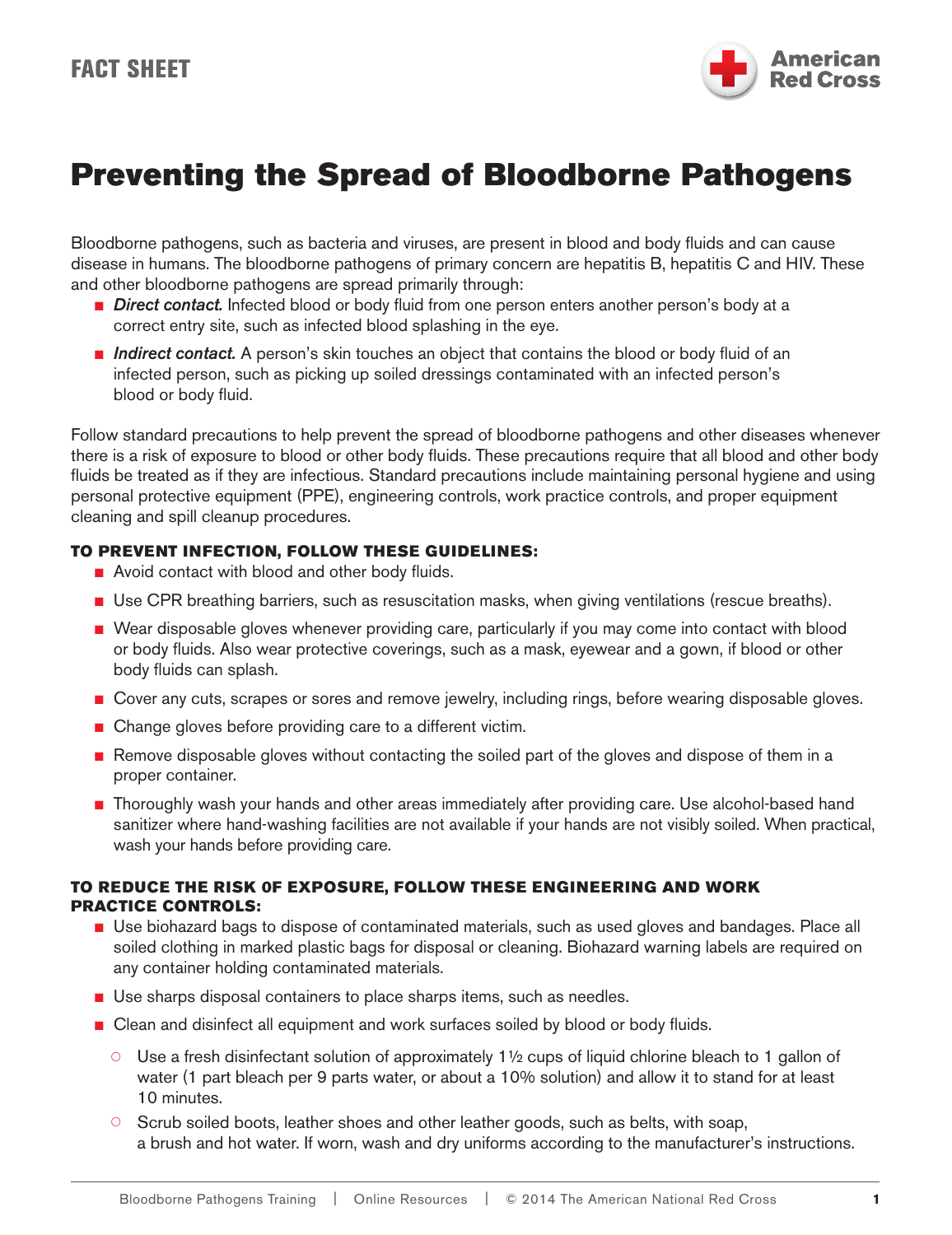

### IF YOU ARE EXPOSED, TAKE THE FOLLOWING STEPS IMMEDIATELY:

- Wash needlestick injuries, cuts and exposed skin thoroughly with soap and water.
- If splashed with blood or potentially infectious material around the mouth or nose, flush the area with water.
- If splashed in or around the eyes, irrigate with clean water, saline or sterile irrigants for 20 minutes.
- Report the incident to the appropriate person identified in your employer's exposure control plan immediately. Additionally, report the incident to emergency medical services (EMS) personnel who take over care.
- Record the incident by writing down what happened. Include the date, time and circumstances of the exposure; any actions taken after the exposure; and any other information required by your employer.
- Seek immediate follow-up care as identified in your employer's exposure control plan.

Occupational Safety and Health Administration (OSHA) regulations require employers to have an exposure control plan, a written program outlining the protective measures the employer will take to eliminate or minimize employee exposure incidents. The exposure control plan guidelines should be made available to employees and should specifically explain what they need to do to prevent the spread of infectious diseases.

Additionally, OSHA requires that a hepatitis B vaccination series be made available to all employees who have occupational exposure within 10 working days of initial assignment, after appropriate training has been completed. However, employees may decide not to have the vaccination. The employer must make the vaccination available if an employee later decides to accept the vaccination.

Check out OSHA's website (www.osha.gov) or refer to your employer's exposure control officer for more information on OSHA's Bloodborne Pathogens Standard (29 CFR part 1910.1030).